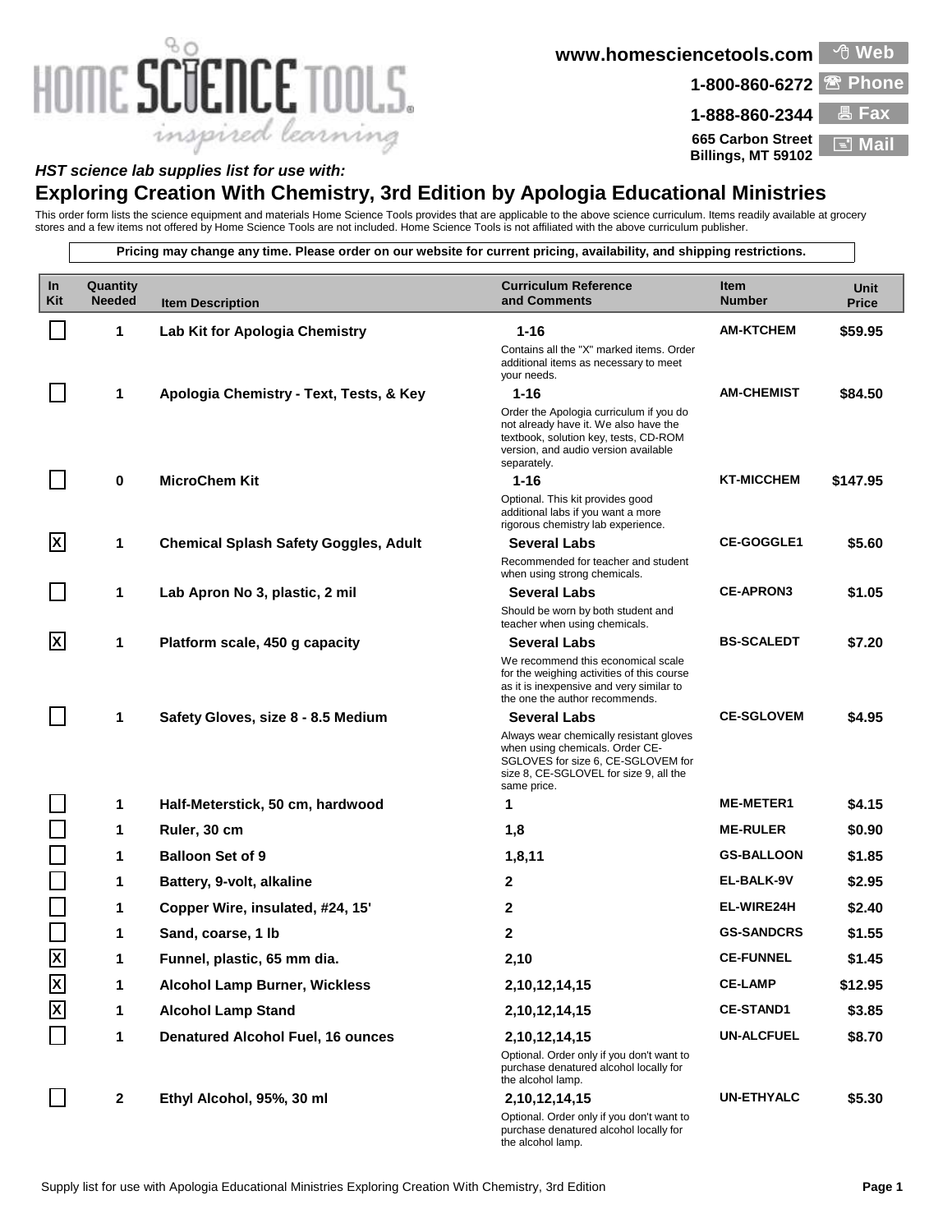| In<br>Kit                 | Quantity<br><b>Needed</b> | <b>Item Description</b>                              | <b>Curriculum Reference</b><br>and Comments                                                              | Item<br><b>Number</b> | Unit<br><b>Price</b> |
|---------------------------|---------------------------|------------------------------------------------------|----------------------------------------------------------------------------------------------------------|-----------------------|----------------------|
|                           | 1                         | Sodium Hydroxide, 30 g                               | 2,6,9,10,13,14                                                                                           | <b>UN1823</b>         | \$5.80               |
| $\boldsymbol{\mathsf{X}}$ | 1                         | Stirring Rod, glass, 10"                             | 2,7,9,10,14,16                                                                                           | <b>CE-STIR10</b>      | \$0.90               |
| $\overline{\mathsf{x}}$   | 1                         | Beaker, glass, 250 ml                                | 2,9,10,11,12,14                                                                                          | <b>CE-BEI0250</b>     | \$2.80               |
| $\boldsymbol{\mathsf{X}}$ | 1                         | Beaker, glass, 150 ml                                | 2,9,10,14                                                                                                | <b>CE-BEI0150</b>     | \$2.55               |
| $\boldsymbol{\mathsf{X}}$ | 1                         | Watch Glass, 100 mm                                  | 2,9,14                                                                                                   | <b>CE-WATCHLG</b>     | \$2.05               |
| $\Box$                    | 1                         | Styrofoam Cups, 8 oz, with lids 5 pack               | 5, 12, 13, 15                                                                                            | <b>CE-CUPSTYR</b>     | \$1.00               |
| $\overline{\mathbf{x}}$   | 1                         | <b>Test Tube Brush, small</b>                        | 5,9,10,14,15<br>Use to clean test tubes after each lab.                                                  | <b>CE-TTBRUSH</b>     | \$1.25               |
| $\Box$                    | 1                         | Test Tube Rack, 6 holes                              | 5,9,10,14,15<br>Optional. Use beakers or cups to hold<br>test tubes.                                     | <b>CE-TTRACK1</b>     | \$4.95               |
| $\overline{\mathsf{X}}$   | 3                         | Test Tubes, large 16 x 150 mm, 2/pack                | 5,9,10,14,15                                                                                             | <b>CE-TTUBELG</b>     | \$1.85               |
|                           | 1                         | <b>Food Coloring, 4 colors</b>                       | 6                                                                                                        | <b>CH-FOODCOL</b>     | \$4.35               |
| $\boldsymbol{\mathsf{X}}$ | 1                         | Graduated Cylinder, polypropylene, 50 ml             | 6                                                                                                        | <b>CE-CYPP50</b>      | \$2.65               |
| $\Box$                    | 1                         | Glass Jar, 16 oz size                                | 6,7                                                                                                      | GS-JAR16OZ            | \$2.50               |
| $\boldsymbol{\mathsf{X}}$ | 1                         | Graduated Cylinder, glass, 50 ml                     | 6,7,8,9,10,14                                                                                            | <b>CE-CYGL050</b>     | \$5.80               |
| $\boldsymbol{\mathsf{X}}$ | $\mathbf{2}$              | Pipet (medicine dropper)                             | 7,9,15,16                                                                                                | <b>CE-DROPPER</b>     | \$0.50               |
| $\Box$                    | 1                         | String, heavy cord, 25'                              | 8                                                                                                        | <b>MC-STRING</b>      | \$2.05               |
| $\Box$                    | 1                         | Baking soda, food grade, 1 lb or 450g                | 8,11<br>Purchase if you do not have this at<br>home.                                                     | <b>CH-BKGSODA</b>     | \$2.45               |
| $\overline{\mathsf{x}}$   | 1                         | Litmus Paper, blue, 100 strips                       | 9                                                                                                        | <b>CH-LITBLUE</b>     | \$1.65               |
| $\boldsymbol{\mathsf{X}}$ | 1                         | Litmus Paper, red, 100 strips                        | 9                                                                                                        | <b>CH-LITRED</b>      | \$1.65               |
| $\mathsf{X}$              | 1                         | Filter Paper, 11 cm, 10 pack                         | 10                                                                                                       | <b>CE-FILTPAP</b>     | \$1.50               |
| $\mathsf{X}$              | 1                         | Thermometer, Celsius, 12"                            | 10,11,12,13                                                                                              | <b>ME-THER30B</b>     | \$3.10               |
|                           | 0                         | <b>Aneroid Barometer</b>                             | 11                                                                                                       | <b>AS-BAROM3</b>      | \$22.95              |
|                           |                           |                                                      | Optional. You can obtain daily<br>barometric readings from your local<br>weather center or news service. |                       |                      |
|                           | 1                         | Tape Measure, Flexible, 150 cm                       | 11                                                                                                       | <b>ME-TAPE1</b>       | \$1.55               |
|                           | 1                         | Alka-Seltzer tablets, 2 pack                         | 14                                                                                                       | <b>CH-ALKASEL</b>     | \$0.80               |
|                           | 1                         | Hydrogen Peroxide, 30 ml                             | 14<br>Purchase from your local grocery store.                                                            | <b>UN-PEROXID</b>     | \$5.95               |
|                           | 1                         | Yeast, packet                                        | 14                                                                                                       | <b>LM-YEAST</b>       | \$1.80               |
|                           | 3                         | Alligator Clip Leads, 2 pack                         | 16                                                                                                       | <b>EL-ALCLIP2</b>     | \$2.25               |
|                           | 1                         | <b>Digital Multimeter</b>                            | 16                                                                                                       | <b>EL-DIGMULT</b>     | \$14.95              |
|                           | 1                         | Iodine (Lugol's) Biological Stain Solution, 30<br>ml | Optional.<br>16                                                                                          | <b>CH-IODINE</b>      | \$5.30               |
|                           | 1                         | LED, red, diffuse type, 5 mm                         | 16                                                                                                       | <b>EL-LEDRED</b>      | \$0.35               |
|                           | 1                         | Nail assortment, 30 pieces                           | 16                                                                                                       | <b>GS-NAILS</b>       | \$1.65               |